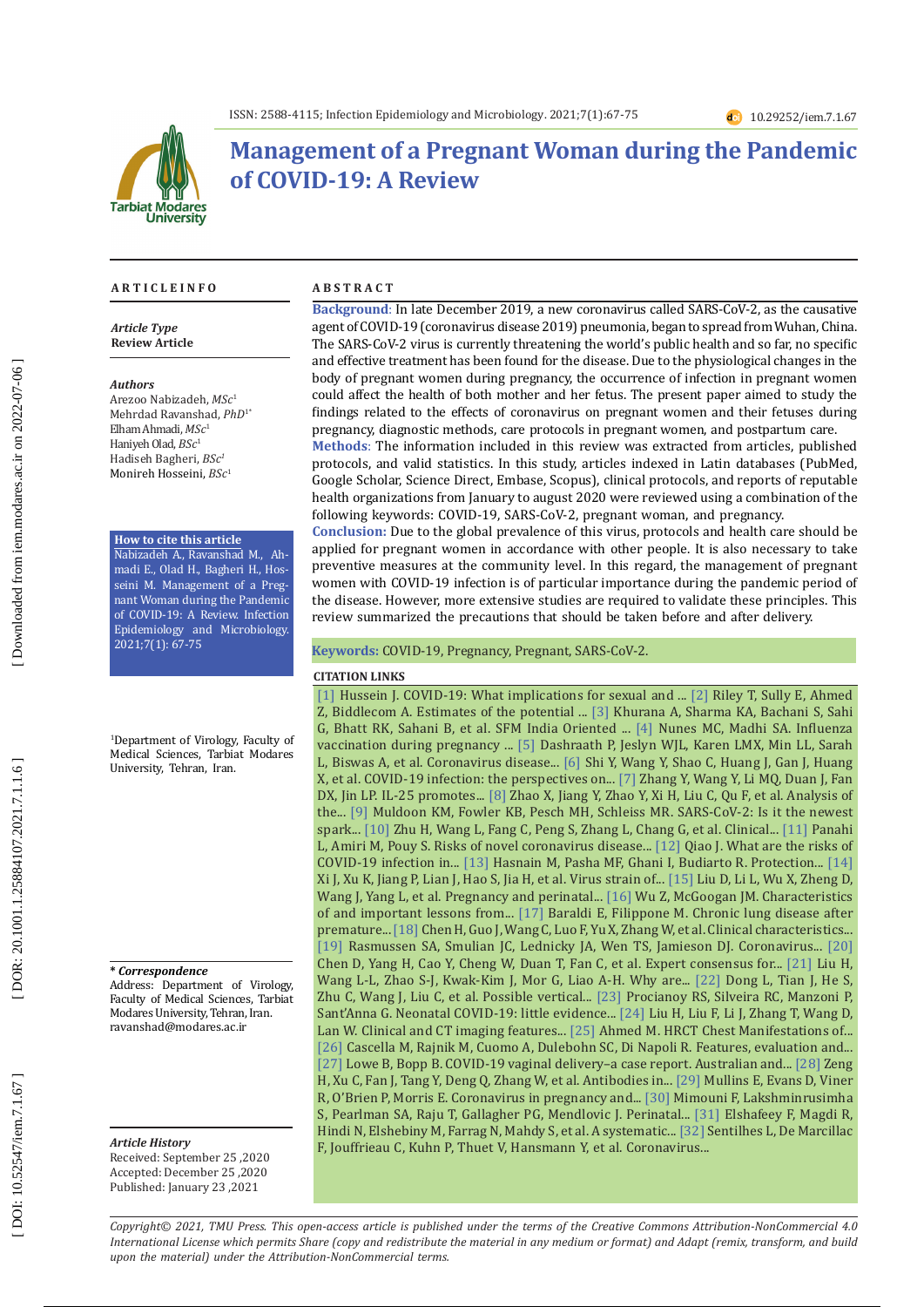### **Introduction**

In late December 2019, a new coronavirus called SARS-CoV-2, as the causative agent of 2019 new coronavirus (2019 nCoV) pneumonia, began to spread from Wuhan, China. Some cases of coronavirus infections have already been reported, including infections caused by SARS-CoV (Severe Acute Respiratory Syndrome) in 2002-2003 and MERS-CoV (Middle East Respiratory Syndrome) in 2012.

Coronaviruses have a single-stranded RNA genome that causes the disease, ranging from the common cold to severe and deadly respiratory illness. The average duration of the disease symptoms is 5 days (ranging from 2 to 14 days). The average age of hospitalized patients has been reported to be 46-59 years, of which one-third to one-half have an underlying disease. Frequent manifestations include fever, cough, myalgia, headache, and diarrhea. The virus is mainly transmitted through respiratory droplets or humanto-human transmission.

SARS-CoV-2 is currently threatening the world's public health and so far, no specific and effective treatment has been found for the disease.

The high prevalence and transmission of the virus could affect sexual and reproductive health in a variety of ways  $[1, 2]$ .

Management of pregnant women with COVID-19 infection should be performed by a multidisciplinary team including obstetricians<br>and gynecologists, anesthesiologists, and gynecologists, anesthesiologists, midwives, virologists, microbiologists, neonates, and infectious disease specialists.

### **Screening**

During the COVID-19 epidemic, a detailed history should be taken of all pregnant women, seeking routine items such as recent travel, employment, and significant group contact (TOCC: Travel, Occupation, Significant Contact and Cluster of case). Pregnant women with these risk-factors should be placed in an isolated room because they need further evaluation. Pregnant women with known risk factors of TOCC without symptoms of COVID-19 infection or with mild symptoms should delay routine pregnancy care and routine ultrasound evaluation for  $14$  days  $^{[3]}$ .

The examination of patients with suspected SARS-CoV-2 infection and the confirmation of this viral infection should be performed in level-3 hospitals with special protective facilities and equipment, and if the disease is confirmed, negative pressure should be transferred to the ICU (intensive care unit).

### **SARS-CoV-2 virus and pregnancy**

Pregnancy is considered as a risk factor for respiratory diseases, including influenza. On the other hand, due to frequent visits to health centers, the risk of SARS-CoV-2 infection increases in pregnant women due to physiological changes during pregnancy. Therefore, preventive care is of particular importance  $[1, 2, 4]$ .

Pregnant women are at high risk of physiological changes and suppression of the immune system. Anatomically, changes occurring in the respiratory system and respiratory organs of pregnant women increase their need to inhale more air. On the other hand, airborne particles could be easily contaminated by SARS-CoV-2 in respiratory droplets. In addition, changes in the nasal mucosa due to progesterone secretion during pregnancy may cause the virus to stick to the upper respiratory tract, making it difficult to clear. Increased ACE2 (angiotensin-converting enzyme 2) in pregnancy may play a role in increasing susceptibility to SARS-CoV-2. Physiological changes in pregnant women not only increase their susceptibility to the virus but also increase the severity of the disease.

DOI: 10.52547/iem.7.1.67]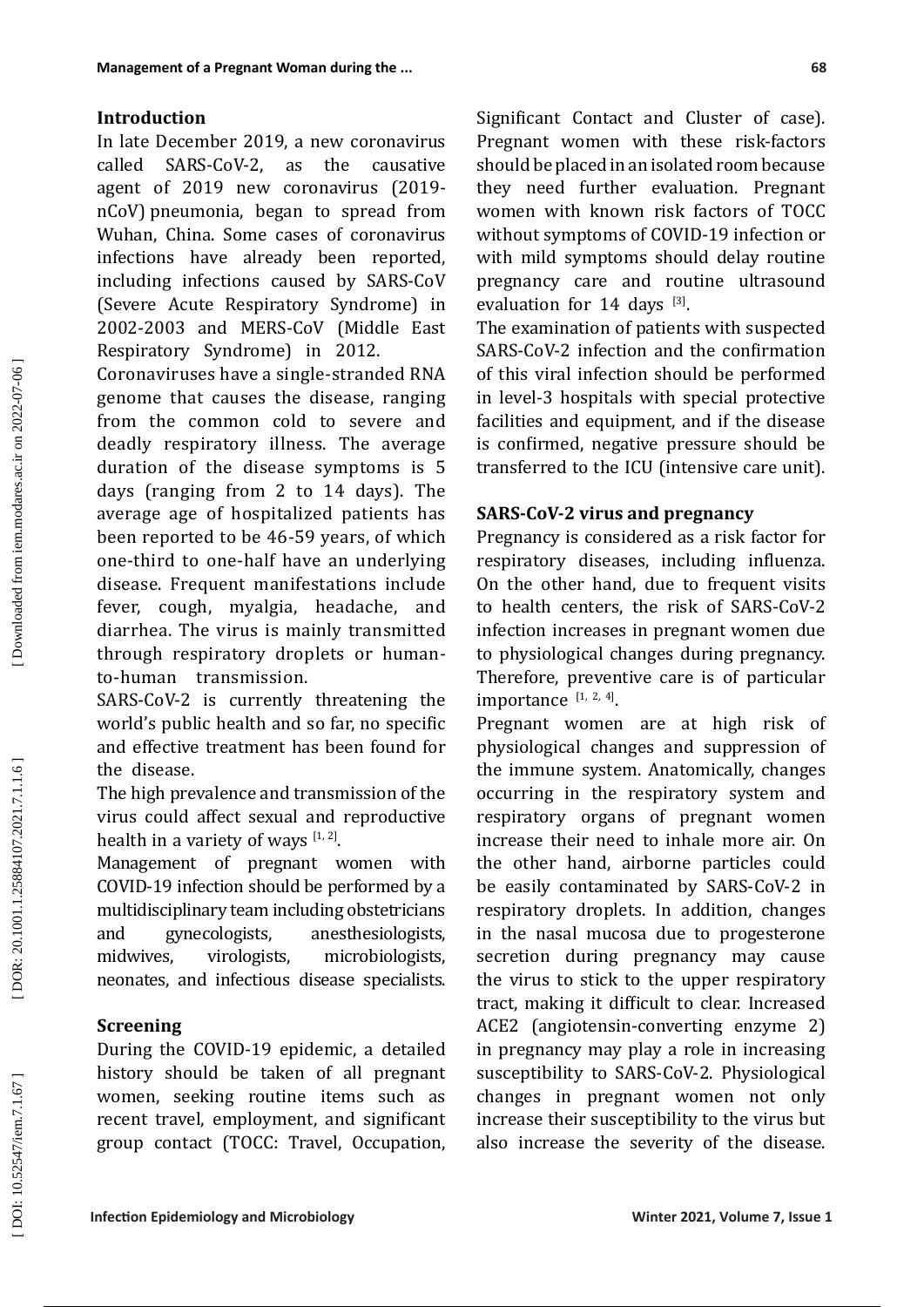In terms of changes in the immune system during pregnancy, the Th2/Th1 balance is diverted toward Th2, which is the cause of change in environmental responses to respiratory viral infection and disease. Increased estrogen and progesterone in the first trimester of pregnancy leads to a decrease in  $CD4 + and CD8 + T$  cells.

Previous studies conducted on SARS and MERS infections during pregnancy have shown complications such as intrauterine growth restriction, preterm delivery, miscarriage, and maternal death [5-10]. Of course, the effects of SARS-CoV-2 infection during pregnancy are not yet fully understood, but high fever in the first trimester could increase the risk of certain birth defects. There are also few reports of fetal distress and preterm delivery  $[11]$ .

### **Protection of pregnant women during COVD-19 epidemic**

During pregnancy, the body's immune system naturally weakens to allow the pregnancy to continue successfully. This means that pregnant women may get sick faster. It is recommended that all pregnant women get the flu shot. The vaccine protects the mother and baby from the flu, but it does not protect them against SARS-CoV-2. It is also highly recommended that pregnant women, like normal people, do the following instructions to prevent COVID-19:

• Washing hands regularly with soap and water.

• Observing the social distance between themselves and other people and avoiding crowded spaces.

• Avoiding contact of contaminated hands with eyes, nose, and mouth.

• Observing respiratory hygiene.

• Talking to their healthcare provider if they notice symptoms such as fever and cough  $[12, 13]$ .

#### *Nabizadeh A. et al.*

#### **Childbirth care**

During the delivery process, the number of doctors and staff should be kept to a minimum, and all staff should be protected from the virus and use N95 masks, helmets, safety goggles, and protective clothing. Childbirth should be performed in a negative pressure respiratory isolation environment (a negatively charged arch has less pressure than the adjacent section, which prevents air flow to the adjacent rooms and sections). Cesarean section should be performed according to the relevant delivery indications. Proper planning should be done immediately for patient transfer in order to minimize contact with other patients in the hospital  $[14, 15]$ .

### **Child care after birth to prevent disease**

Due to frequent contact with health centers and increased risk of SARS-CoV-2 infection, preventive care is extremely important; in some cases, using a mask is recommended for the child  $[16, 17]$ .

### **Mother during pregnancy with Covid19**

It is recommended that pregnant women with suspected respiratory illness be transferred to a single room immediately after being visited by a doctor, medical examinations be minimized, and patients be kept at home as much as possible. In special cases, doctors recommend preterm delivery. In such cases, corticosteroids are recommended by doctors to accelerate fetal lung maturation. Examination of fetal heart rate using ultrasound or electrical procedures should be monitored regularly according to fetal age. Contamination of immune fluid with COVID-19 infection in an infected mother is usually not examined unless in special circumstances  $[18, 19]$ .

COVID-19 infection is associated with cytokine storms, which are associated with increased IL2, IL7, IL10, GCSF, GIFN, inflammatory MQ1, and  $\alpha$  TNF levels.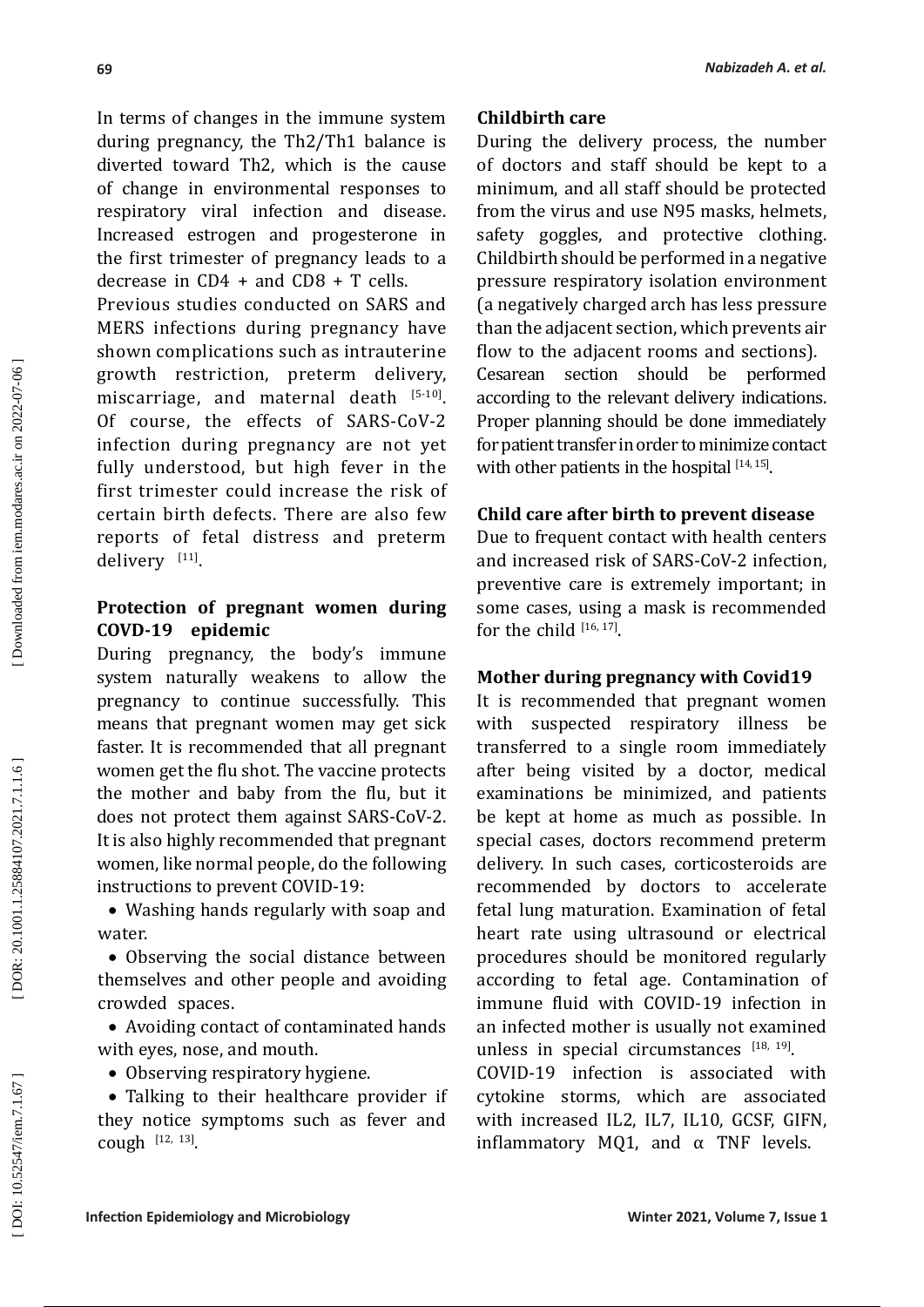SARS-CoV-2-induced elevated cytokines were shown to probably cause more severe inflammation in pregnant women in the first and third trimesters. Maternal inflammation as a result of a viral infection during pregnancy could affect the development of fetal brain. An abnormal increase in peripheral blood level of  $α$  TNF could affect the fetus early growth. Overall, these findings suggest that even if the virus does not reach the fetus, the fetus would be affected by the mother›s immune response to the infection $[20, 21]$ .

### **Vertical transmission of COVID-19 virus from pregnant mother to infant**

In cases where COVID-19 disease is confirmed in a pregnant woman, fetal anatomy examination is performed monthly. Some Chinese women with symptoms of the disease gave birth prematurely. It was not known whether the coronavirus caused premature birth or mothers had to give birth prematurely due to their poor condition. Also, after the birth, a COVID-19 diagnostic test was performed for infants to examine vertical transmission of infection to the infant. Because ACE2 receptor is widely expressed in placenta, there is a possibility of vertical transmission. However, no evidence of vertical transmission of SARS-CoV-2 has been reported so far, the new coronavirus is highly contagious and could not be transmitted internally <sup>[5]</sup>.

In a digital study of a baby born to a mother with COVID-19, 2 hours after birth, the baby's antibodies and cytokines levels were abnormal. Given that IgM antibodies were not transmitted to the fetus through the placenta, the IgM levels indicated that the baby was infected in the womb  $^{[22, 23]}$ .

#### **Imaging during pregnancy**

Pregnant women suspected of having COVID-19 infection should have a CT scan of the chest, as a primary diagnostic tool for COVID-19 infection in epidemic areas. Imaging of pregnant mothers should be done at specific time intervals and separately from other patients, and in cases with suspected COVID-19 disease, the site should be cleaned with disinfectant after imaging  $[15, 24]$ .

In case of emergency, due to the importance of early diagnosis and treatment, low-dose HRCT should be performed according to the relevant physician. In this regard, the use of lead protector is necessary to protect the mother and fetus  $[25]$ .

### **Treatment**

Approved treatments for COVID-19 cases with mild symptoms:

• Maintaining fluid and electrolyte balance and using symptomatic therapies such as nonsteroidal anti-inflammatory drugs are recommended to reduce fever and pain.

• Careful monitoring of vital signs such as oxygen saturation, arterial blood gases, chest imaging, blood cell counts, kidney and liver function, and coagulation factors are recommended.

• Evaluation of fetal heart rate with the help of cardiography and examination of fetal growth and amniotic fluid volume with the help of ultrasound, and if necessary with umbilical artery Doppler, are recommended. • Bacterial infection should be monitored, and antibiotics should be used in a timely manner if there is a secondary bacterial infection. It is worth noting that the disease monitoring devices should be carefully disinfected before use.

**Treatment of confirmed cases of COVID-19 with severe symptoms:** • Hydration therapy, oxygen therapy, and chest physiotherapy should be performed in an isolated room with negative pressure.

• If there is a secondary bacterial infection, the use of appropriate antibiotics in combination with antiviral therapy is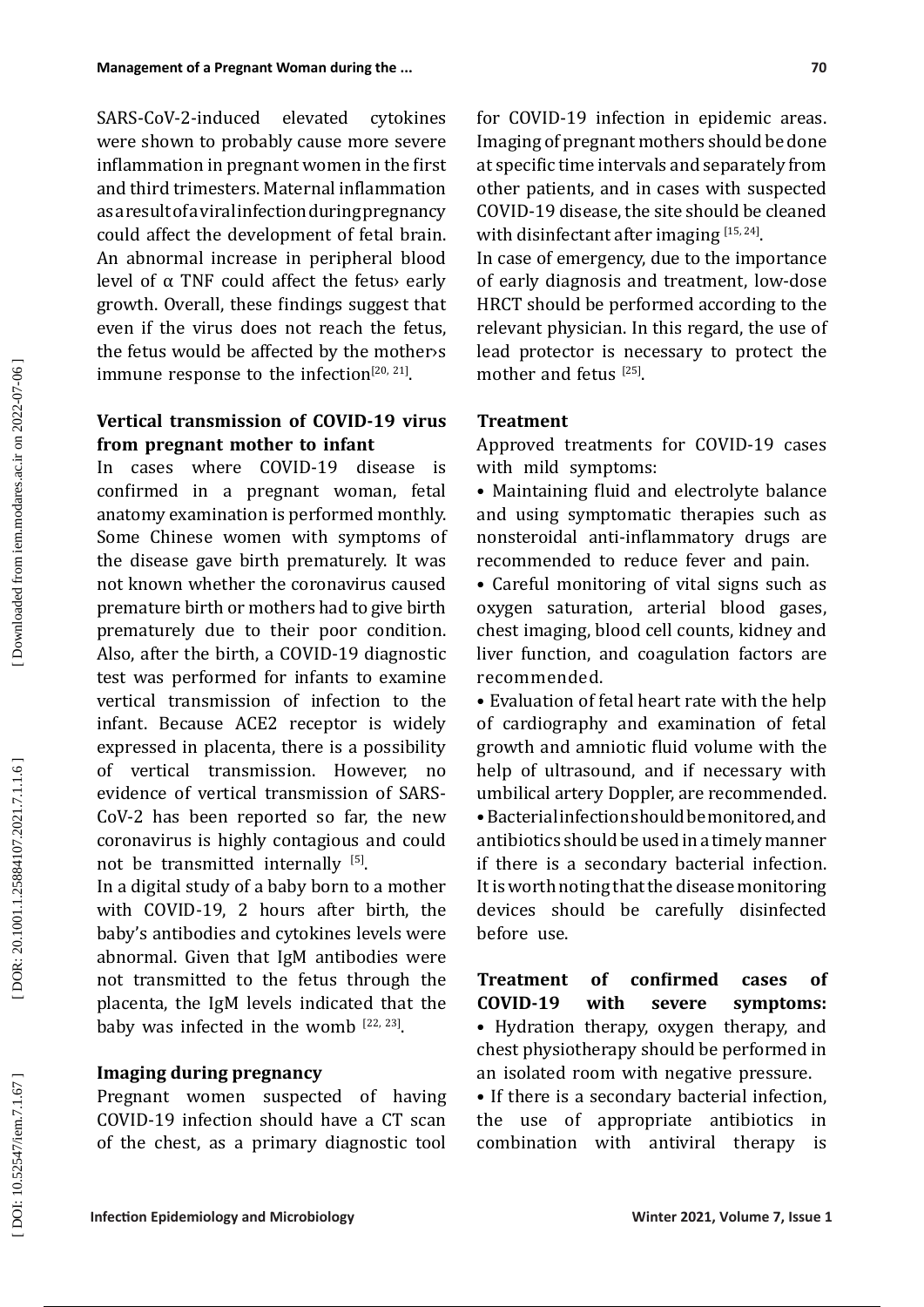recommended. The primary line of antibiotic treatment for bacterial pneumonia during COVID-19 is amoxicillin and in severe cases, ceftriaxone is recommended.

• Monitoring of blood pressure and fluid balance in patients with symptoms of septic shock as well as resuscitation of fluid, inotropic, and norepinephrine are necessary to maintain arterial blood pressure of about 60 mm Hg and lactate levels of less than 2  $\text{mM/L}$ <sup>[26]</sup>.

• Most pregnant women need about 95 percent or more oxygen to keep their baby hydrated. Also, to maintain oxygen saturation of about 95% or more, auxiliary oxygen should be used, and ventilation should be performed under the supervision of an anesthesiologist and obstetrician.

• Evaluation of fetal heart rate with the help of cardiography and examination of fetal growth and amniotic fluid volume with the help of ultrasound, and if necessary with umbilical artery Doppler, are recommended [15, 20]

#### **Antiviral therapies**

Many antiviral drugs are contraindicated during pregnancy because they are teratogenic. For example, ribavirin is contraindicated during pregnancy because it could cause abnormalities in the fetus. Hydroxychloroquine is a new anticongestion drug that is structurally different from chloroquine. The side effects of hydroxychloroquine are significantly less than those of chloroquine. The WHO has also not reported any side effects of chloroquine<br>on pregnancy, childbirth, or infants, on pregnancy, childbirth, or infants. According to research, hydroxychloroquine is assumed to have the potential to be used as an effective drug for pregnant women with COVID-19.

IFN- $\alpha$  also does not increase the risk of miscarriage, childbirth, or premature birth. Therefore, in the case of COVID-19 during

pregnancy, IFN is predicted to be effective and safe. Lopinavir / Ritonavir, which was used to fight HIV, is therefore safer than other antiviral drugs. Lopinavir / Ritonavir is the preferred antiviral therapy for pregnant women with COVID-19. Host-directed therapy: HDT has been shown to be safe and effective in combination with commonly used drugs such as metformin, glitazone, and atorvastatin <sup>[8]</sup>.

#### **Giving birth**

COVID-19 infection by itself is not a sign of childbirth, unless maternal oxygen delivery needs to be improved. The timing and manner of delivery should be decided individually according to the patient's clinical condition, gestational age, and fetal condition.

The hospital should be equipped with a dedicated operating room with negative pressure and a neonatal isolation ward, and all medical personnel who provide the necessary care for the patient infected with COVID19 should be fitted out with personal protective equipment.

Initially, the Centers for Disease Control and Prevention recommends that pregnant women suspected of having COVID-19 be tested for COVID-19 before entering the obstetrics and gynecology department in order to take appropriate steps to control the infection. Care during childbirth is similar to the maternity protocol for mothers who are negative for COVID-19. All surgical devices must have the COVID-19 label to be disinfected separately after cesarean section [19] .

Pregnant women who recover quickly do not need preterm labor. In the last trimester, it is best for the fetus to grow fully. According to some studies, COVID-19 infection during pregnancy could cause complications for both mother and fetus, such as preterm labor, respiratory<br>problems. and fetal distress. Other problems, and fetal distress. Other pregnant women with COVID-19 showed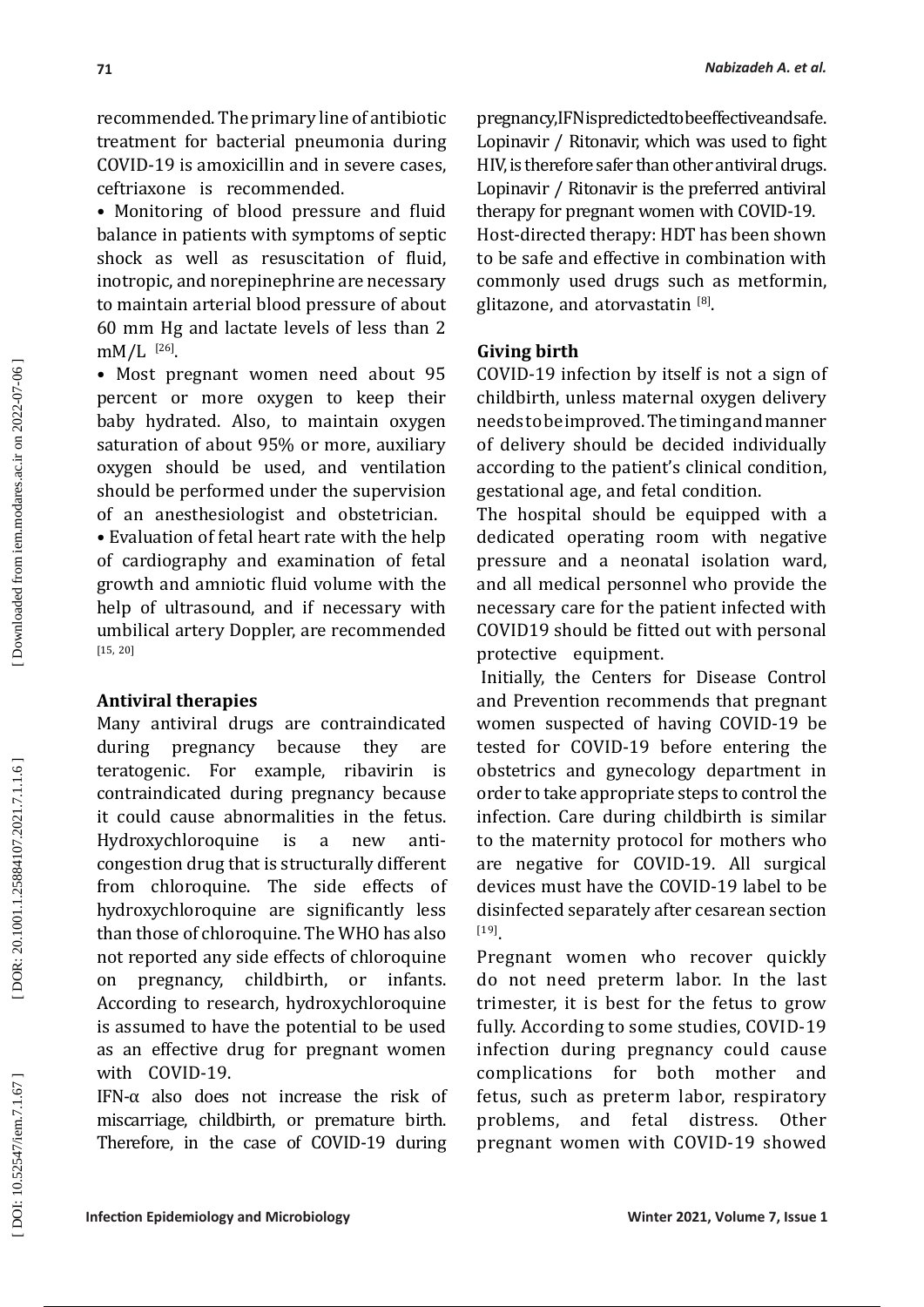other complications, such as preeclampsia, premature rupture of the bladder, and irregular contractions, indicating early labor intervention. Whether or not these side effects are related to COVID-19 needs further investigations

If the mother has stable conditions, vaginal delivery is recommended; but in case of complications such as shock or loss of vital organs, cesarean section should be immediately.

No studies have been done on vaginal delivery yet, but it is still better than long procedures such as cesarean section.

If one has a cesarean section, epidural anesthesia and local anesthesia are not prohibited. In addition, it is recommended that patients with general anesthesia wear a mask during childbirth, and that the closure of the baby's umbilical cord should not be delayed to minimize the infection.

Also, the necessary tests of the placenta sample should be performed in accordance with the hygienic regulations, and at the end, the placenta sample of the infected mother should be disposed in biological waste in accordance with hygienic principles and regulations.

Maternity ward staff should also be evaluated periodically for SARS-CoV-2 infection [15, 19] .

### **Postpartum care**

Complete separation of the baby from the mother is not recommended, unless the strict precautions for the isolation of mother are discontinued.

Breastfeeding for mothers with<br>or suspected of having COVLD-19: or suspected of having No virus has been detected in breast milk of mothers with SARS infection. Given the presence of antibodies in breast milk, it is recommended to minimize the mother's contact with the baby for 14 days .

It is recommended that the mother wash her hands before touching the baby and use a mask when feeding the baby either by breastmilk or bottle. Although there is a possibility of transmitting antibodies from breast milk to infants, limited evidence has been reported in this regard so far  $1^{18}$ .

Limited studies have been performed on women with COVID-19 and other coronavirus infections, including SARS; however, no virus has been detected in breast milk so far, and it is not well known if mothers with COVID-19 could transmit it to their babies through breastfeeding.

It is recommended that if the patient is asymptomatic or has mild symptoms, breastfeeding and room-mating of mother and her baby be done in coordination with health care providers.

Because the main concern is that the<br>virus may be transmitted through virus may be transmitted through respiratory droplets instead of breast milk, breastfeeding mothers must wash their hands and wear a three-layer surgical mask before contact with the baby. In the case of a mother and baby roommate, the baby's bed should be at least 2 meters away from the mother, and a physical barrier such as a curtain should be used.

If the mother is very ill, separation seems to be the best option, trying to get the breast milk out in order to maintain milk production. Precautions should be taken when cleaning breast pumps.

Breast milk protects the baby against many diseases. But in rare cases, breastfeeding is not recommended. The US Centers for Disease Control and Prevention (CDC) has not provided any specific guidelines for breastfeeding of mother infected with similar viruses, such as SARS or MERS. The US Centers for Disease Control and Prevention (CDC) recommends that a mother with influenza continue to breastfeed outside the postpartum position by following health tips to prevent the transmission of the disease to the baby  $[27, 28]$ .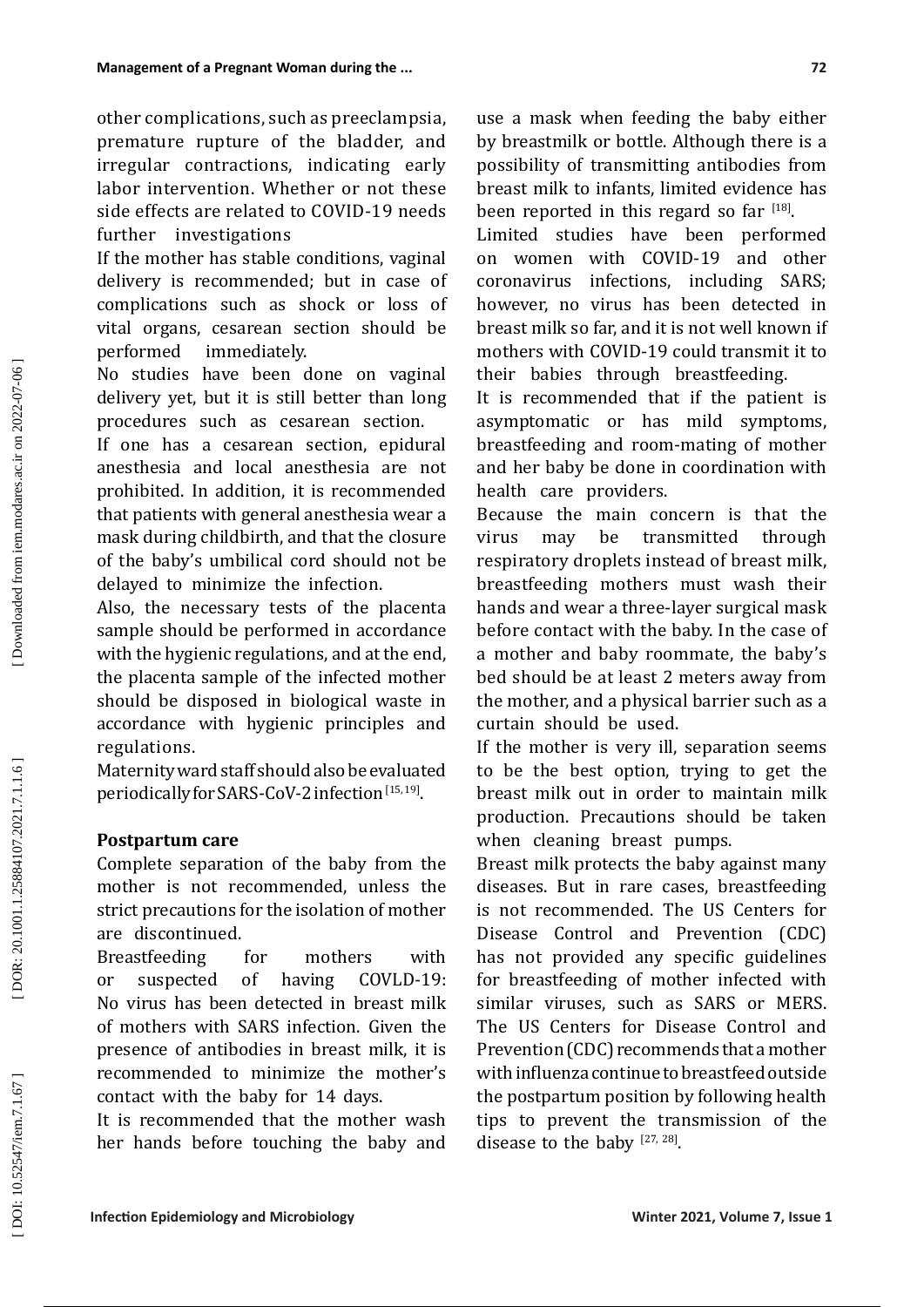### **If the child is infected through contact with an infected mother**

There is still no comprehensive information on the transmission of coronavirus from infected mothers to infants or how the disease affects the infant.

On the other hand, limited studies have been performed on infants with COVID-19, indicating that the symptoms of the disease are very mild in infants. The youngest infant infected was reported to be a 36-hour-old baby  $^{[28]}$ .

Studies have shown that babies whose test results are positive and show symptoms from 5 to 17 days are often infected through the infected mother's cough during breastfeeding, embracement of the baby by relatives, or through the contaminated environment.

The US CDC recommends that the baby not need to be separated from the mother, but if the mother is definitely infected with COVID-19 infection, the baby should be placed in a separate room or, if not possible, at a distance of 2 meters  $[29]$ .

According to algorithm Number 1, If the result of the mother's test is positive, the use of a mask is necessary for the mother, and in order to reduce the risk of exposure, the number of staff and nurses in the delivery room should be minimized, and the baby should be separated from the mother immediately after delivery and kept in a separate room. The recommended test for a baby's mouth and throat while swallowing is performed 24 hours after birth, and if the test is negative, it is repeated 48 hours after birth. If the test is negative, the child could be discharged, and if the test is positive, and the baby is asymptomatic, the baby may be discharged but may be quarantined at home. These guidelines vary with the evidence and symptoms of the disease.

## **Recommended management for pregnant women with suspected COVID-19 disease**

If a mother's tests are positive, the mother

should use a mask. To reduce the risk of exposure, the number of crew and nurses in the delivery room should be kept to a minimum. The baby is separated from the mother immediately after delivery and placed in a separate room for testing. The recommended test is nasopharyngeal and throat swabs testing performed 24 hours after birth and repeated 48 hours after birth. If the tests are negative, and the child is asymptomatic, he or she could be discharged. If the tests are positive, but the infant is asymptomatic, the child may be discharged but may be quarantined at home. If possible, people over 60 and those with comorbidities should not take care of these babies. If marked, the child needs NICU. These instructions could be changed with  $e$ vidence  $[30]$ .

### **Conclusion**

The COVID-19 epidemic still affects many countries and people around the world and could affect the health of most people . Although pregnancy is not very affected by the COVID-19 disease, failure to take necessary and timely precautions could lead to side effects on mother and fetus. Therefore, managing pregnancy period during the pandemic is of particular importance. Accordingly, the protocols and care applied to other groups should be applied to pregnant women; on the other hand, taking preventive measures is important for them, and this group of people should be controlled by monitoring systems  $[15, 31, 32]$ .

**Acknowledgments:** This work was supported by Deputy of Research and Technology, Tarbiat Modares University, Tehran, Iran.

**Ethical Permission**: Not applicable.

**Authors Contribution:** Conceptualization: AN and MR; Data curation and formal analysis: All Authors; Investigation: AN and MR;

Downloaded from iem.modares.ac.ir on 2022-07-06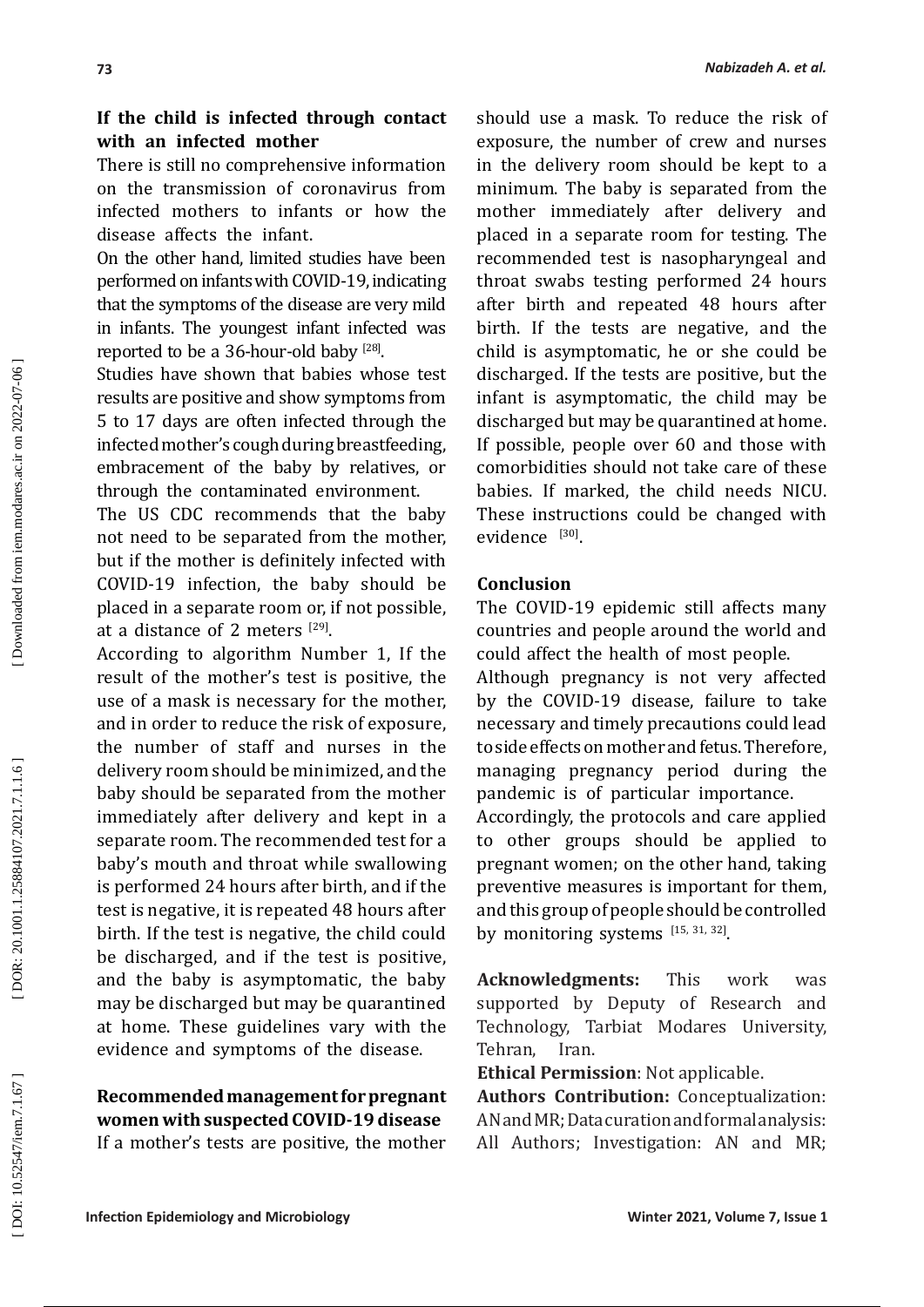Methodology and project administration: MR; Supervision: MR; Validation: AN and MR; Writing of original draft: AN and MR; Writing, reviewing, and editing: All Authors. **Conflict of interest**: None.

## **Funding:** None.

**Consent to participate:**None.

### **References**

- 1. Hussein J. COVID-19: What implications for sexual and reproductive health and rights globally? : Taylor & Francis; 2020.
- 2. Riley T, Sully E, Ahmed Z, Biddlecom A. Estimates of the potential impact of the COVID-19 pandemic on sexual and reproductive health in low-and middle-income countries. International Perspectives on Sexual and Reproductive<br>Health. 2020;46:73-6. 2020;46:73-6.
- 3. Khurana A, Sharma KA, Bachani S, Sahi G, Bhatt RK, Sahani B, et al. SFM India Oriented Guidelines for Ultrasound Establishments During the COVID 19 Pandemic. Journal of Fetal Medicine. 2020:1-7.
- 4. Nunes MC, Madhi SA. Influenza vaccination during pregnancy for prevention of influenza confirmed illness in the infants: a systematic review and meta-analysis. Human vaccines & immunotherapeutics. 2018;14(3):758-66.
- 5. Dashraath P, Jeslyn WJL, Karen LMX, Min LL, Sarah L, Biswas A, et al. Coronavirus disease 2019 (COVID-19) pandemic and pregnancy. American journal of obstetrics and gynecology. 2020.
- 6. Shi Y, Wang Y, Shao C, Huang J, Gan J, Huang X, et al. COVID-19 infection: the perspectives on immune responses. Nature Publishing Group; 2020.
- 7. Zhang Y, Wang Y, Li MQ, Duan J, Fan DX, Jin LP. IL-25 promotes Th2 bias by upregulating IL-4 and IL-10 expression of decidual γδT cells in early pregnancy. Experimental and therapeutic medicine.

2018;15(2):1855-62.

- 8. Zhao X, Jiang Y, Zhao Y, Xi H, Liu C, Qu F, et al. Analysis of the susceptibility to COVID-19 in pregnancy and recommendations on potential drug screening. European Journal of Clinical Microbiology & Infectious Diseases. 2020:1.
- 9. Muldoon KM, Fowler KB, Pesch MH, Schleiss MR. SARS-CoV-2: Is it the newest spark in the TORCH? Journal of Clinical Virology. 2020:104372.
- 10. Zhu H, Wang L, Fang C, Peng S, Zhang L, Chang G, et al. Clinical analysis of 10 neonates born to mothers with 2019-nCoV pneumonia. Translational<br>pediatrics. 2020;9(1):51. pediatrics. 2020;9(1):51.
- 11. Panahi L, Amiri M, Pouy S. Risks of novel coronavirus disease (COVID-19) pregnancy; a narrative review. Archives of Academic Emergency Medicine. 2020;8(1).
- 12. Qiao J. What are the risks of COVID-19 infection in pregnant women? The<br>Lancet. 2020;395(10226):760-2. 2020;395(10226):760-2.
- 13. Hasnain M, Pasha MF, Ghani I, Budiarto R. Protection challenges of pregnant women against vertical transmission during COVID-19 epidemic: a narrative review. American journal of infection control. 2020.
- 14. Xi J, Xu K, Jiang P, Lian J, Hao S, Jia H, et al. Virus strain of a mild COVID-19 patient in Hangzhou representing a new trend in SARS-CoV-2 evolution related to Furin cleavage site. medRxiv. 2020.
- 15. Liu D, Li L, Wu X, Zheng D, Wang J, Yang L, et al. Pregnancy and perinatal outcomes of women with coronavirus disease (COVID-19) pneumonia: a preliminary analysis. American journal of roentgenology. 2020:1-6.
- 16. Wu Z, McGoogan JM. Characteristics of and important lessons from the coronavirus disease 2019 (COVID-19) outbreak in China: summary of a report

DOI: 10.52547/iem.7.1.67